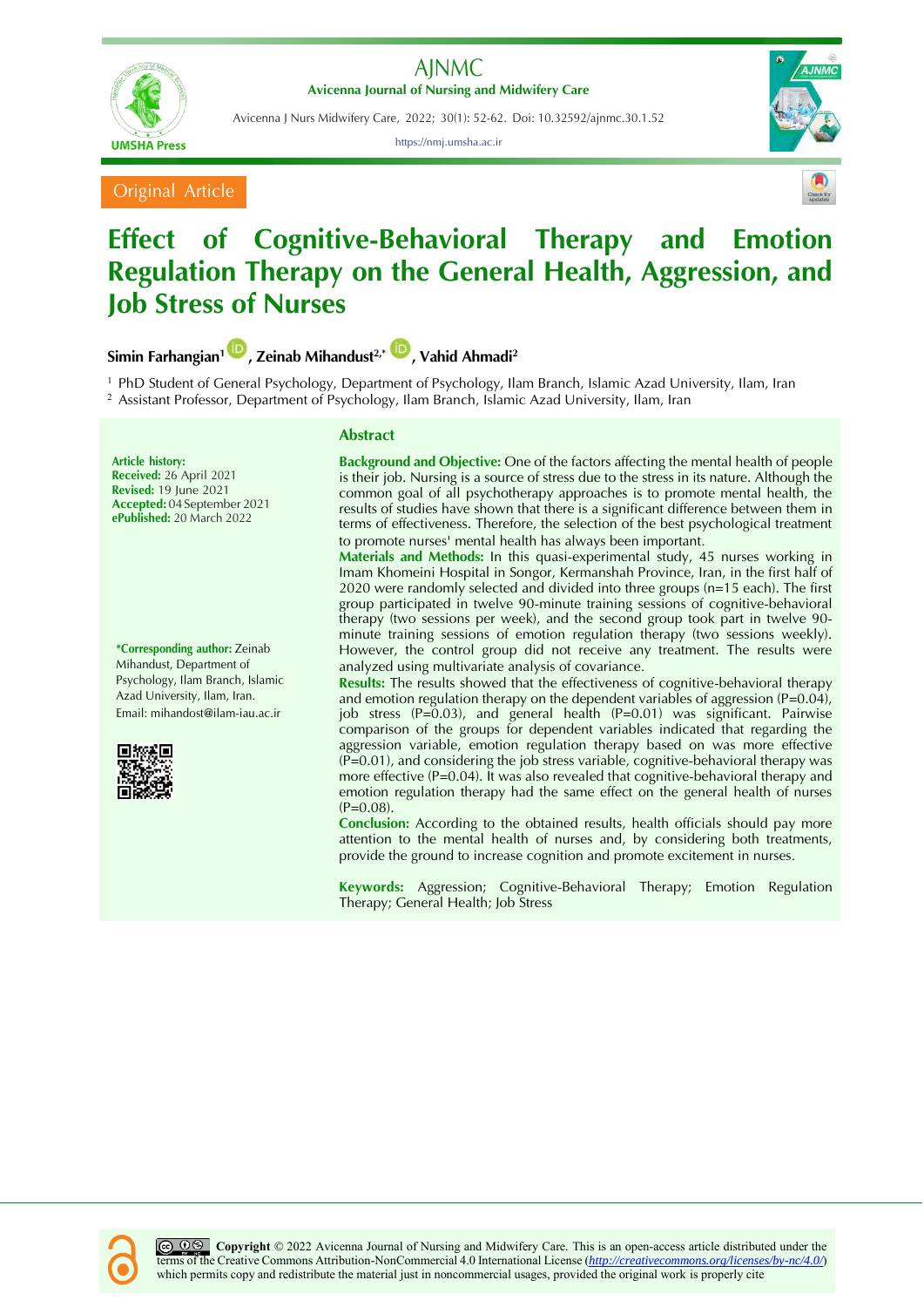## **Extended Abstract**

## **Background and Objective**

One of the factors affecting the mental health of people is their job. Nursing is a source of stress due to the stress in its nature. Although the common goal of all psychotherapy approaches is to promote mental health, the results of studies have shown that there is a significant difference between them in terms of effectiveness. Therefore, the selection of the best psychological treatment to promote nurses' mental health has always been important. Nurses are among the people who have a close relationship with other people, take responsibility for human life and health, and deal with patients and their illnesses. Consequently, they constantly experience severe stress, and due to the important, sensitive, and stressful nature of their role, they are exposed to aggressive behaviors. In this respect, this job is associated with a combination of roles through technical activities, professional skills, human relations, and empathy, each of which creates a great role and responsibility for the nurse.

## **Materials and Methods**

In this quasi-experimental study, 45 nurses working in Imam Khomeini Hospital in Songor, Kermanshah Province, Iran, in the first half of 2020 were randomly selected and divided into three groups (n=15 each). The first group participated in twelve 90-minute training sessions of cognitive-behavioral therapy (two sessions per week), and the second group took part in twelve 90 minute training sessions of emotion regulation therapy (two sessions weekly). However, the control group did not receive any treatment. The results were analyzed using a multivariate analysis of covariance. A variety of cognitive, emotional, and behavioral techniques were used in the treatment sessions. These methods were designed appropriately for the clients. Some of these techniques included challenging irrational ideas, doing cognitive tasks, practicing self-mastery, implementing problem-solving methods, recognizing stressful situations and prior preparation, learning relaxation techniques, and using force and energy.

## **Results**

The results showed that the effectiveness of cognitivebehavioral therapy and emotion regulation therapy on the dependent variables of aggression  $(P=0.04)$ , job stress  $(P=0.03)$ , and general health  $(P=0.01)$  was significant. Pairwise comparison of the groups for dependent variables indicated that regarding the aggression variable, emotion regulation therapy based on emotion regulation was more effective (P=0.01), and considering the job stress variable, cognitivebehavioral therapy was more effective (P=0.04). It was also revealed that cognitive-behavioral therapy and emotion regulation therapy had the same effect on the general health of nurses (P=0.08). According to the research findings, both cognitive-behavioral therapy and emotion regulation therapy were effective in reducing the aggression, job stress, and general health of nurses. A comparison of the two groups regarding the dependent variables showed that emotion regulation therapy had a greater effect on aggression than cognitive-behavioral therapy. In the field of job stress, cognitive-behavioral therapy was found to be more effective than emotion regulation therapy. Considering the public health dependent variable, it could be inferred that both cognitive-behavioral therapy and emotion regulation therapy had almost the same effect on improving participants' general health.

## **Conclusion**

Due to the fact that this study was performed only on nurses, there are limitations in the generalizability of the results to other occupations. In the present study, a questionnaire was used to collect information. Other methods, such as interviewing and observation, may show different results. Nurses' mental and emotional states and their fatigue might also have affected the type of provided answers by the nurses. Despite these limitations, this study was able to clarify the effectiveness of cognitive-behavioral therapy and emotion regulation therapy in reducing the aggression, job stress, and general health of nurses.

The findings of this study can be used to plan to address the psychological problems of nurses and promote their mental health. Given that the problems related to nurses' work environment reduce the quality of nursing care and increase staff costs and absenteeism, and since training in effective psychological strategies decreases workplace aggression and stress and promotes nurses' health, nursing managers and officials can hold training courses on psychological therapies in the workplace, through which the quality of medical care, and consequently, client satisfaction and the quality of the healthcare system will be improved.

According to the obtained results, health officials should pay more attention to the mental health of nurses and, by considering both types of therapy, provide the ground to increase cognition and promote excitement in nurses. In this study, it was found that cognitivebehavioral therapy and emotion regulation therapy had the same effect on the general health of nurses. In other words, there was no significant difference between the two treatments in the effectiveness on the general health variable. To illustrate, in cognitive-behavioral therapy, the person achieves positive results by changing their misconceptions, and in emotion regulation therapy, using adaptive emotion regulation strategies, physical and psychological conditions (e.g., reduction in anxiety and depression), socialization with other people in the workplace, and the overall health of the individual will be improved.

**Please cite this article as follows:** Farhangian S, Mihandust Z, Ahmadi V. Effect of Cognitive-Behavioral Therapy and Emotion Regulation Therapy on the General Health, Aggression, and Job Stress of Nurses. Avicenna J Nurs Midwifery Care. 2022; 30(1): 52-62. DOI: 10.32592/ajnmc.30.1.52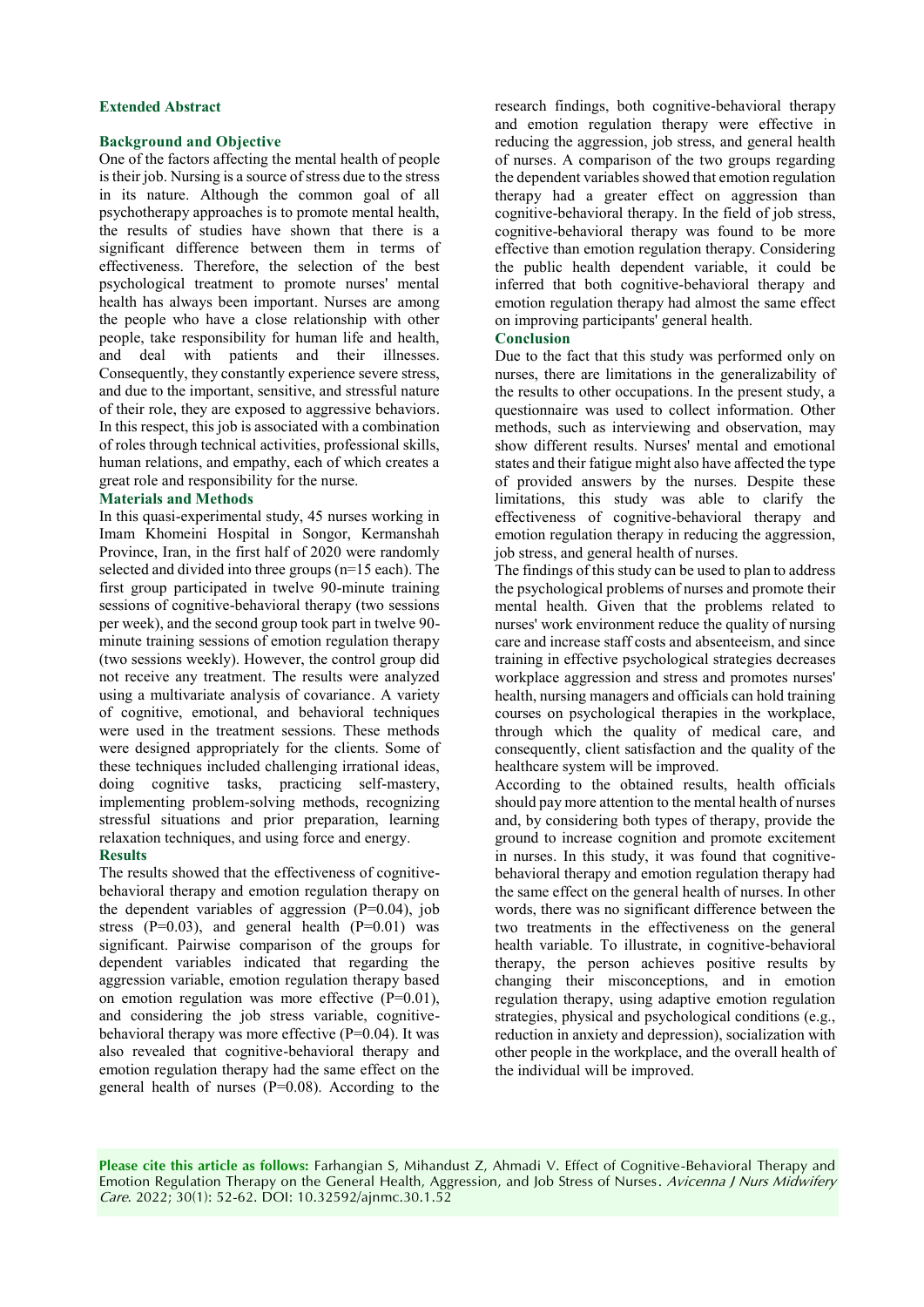

**مجله مراقبت پرستاری و مامایی ابن سینا دوره ،30 شماره ،1 زمستان ،1400 صفحات: 52-62** https://nmj.umsha.ac.ir



**مقاله پژوهشی**

# **تأثیر مقایسهای درمان شناختی-رفتاری و مبتنی بر تنظیم هیجان بر سالمت عمومی، کاهش پرخاشگری و استرس شغلی پرستاران**

**، زینب میهندوست [1](https://orcid.org/0000-0001-1254-9635) سیمین فرهنگیان [،](https://orcid.org/0000-0001-5210-7896) وحید احمدی ،2\* 2**

دانشجوی دکتری تخصصی روانشناسی عمومی، گروه روانشناسی، واحد ایالم، دانشگاه آزاد اسالمی، ایالم، ایران <sup>1</sup> استادیار، گروه روانشناسی، واحد ایالم، دانشگاه آزاد اسالمی، ایالم، ایران <sup>2</sup>

| چکیدہ<br>سابقه و هدف: شغل یکی از عوامل اثرگذار بر سلامت روانی افراد است. شغل پرستاری به علت داشتن تنش در<br>ماهیت خود، منبع فشار روانی است. با وجود اینکه هدف مشترک همه رویکردهای رواندرمانی، ارتقای سلامت روانی<br>است، مطالعات نشان دادهاند بین این رویکردها در میزان اثربخشی تفاوت وجود دارد؛ بنابرین، انتخاب بهترین درمان<br>روانشناختی بهمنظور ارتقای سلامت روانی پرستاران همواره مهم و مورد توجه بوده است.<br>مواد و روشها: در این مطالعه نیمهآزمایشی، ۴۵ پرستار شاغل در بیمارستان امام خمینی (ره) سنقر در نیمه اول                                                                                                                                                                                                                                                                     | تاريخ دريافت مقاله: ١٤٠٠/٠٢/٠<br>تاريخ ويرايش مقاله: ١٤٠٠/٠٣/٢٩<br>تاريخ پذيرش مقاله: ١٤٠٠/٠۶/١٣<br>تاريخ انتشار مقاله: ١٤٠٠/١٢/٢٩               |
|-----------------------------------------------------------------------------------------------------------------------------------------------------------------------------------------------------------------------------------------------------------------------------------------------------------------------------------------------------------------------------------------------------------------------------------------------------------------------------------------------------------------------------------------------------------------------------------------------------------------------------------------------------------------------------------------------------------------------------------------------------------------------------------------------|--------------------------------------------------------------------------------------------------------------------------------------------------|
| سال ۱۳۹۹ به شیوه غیراحتمالی داوطلبانه انتخاب و به صورت تصادفی در سه گروه ۱۵ نفره تقسیم شدند. گروه اول<br>یک دوره درمان شناختی-رفتاری را در ۱۲ جلسه ۱/۵ ساعته (هر هفته دو جلسه) و گروه دوم درمان مبتنی بر<br>تنظیم هیجان را در ۱۲ جلسه ۱/۵ ساعته (هر هفته دو جلسه) دریافت کردند. گروه کنترل هیچگونه درمانی دریافت<br>نکرد. نتایج با استفاده از روش تحلیل کوواریانس چندمتغیره تحلیل شد.<br>یافتهها: نتایج نشان داد اثربخشی درمان شناختی-رفتاری و درمان مبتنی بر تنظیم هیجان بر متغیرهای وابسته<br>پرخاشگری (P=۰/۰۴)، استرس شغلی (P=۰/۰۳) و سلامت عمومی (P=۰/۰۱) معنیدار است. مقایسه دو به دوی<br>گروهها در متغیرهای وابسته نشان میدهد در متغیر پرخاشگری، درمان مبتنی بر تنظیم هیجان مؤثرتر است<br>(P=۰/۰۱) و در متغیر استرس شغلی، درمان شناختی-رفتاری تأثیر بیشتری دارد (P=۰/۰۴). درمان شناختی- | تمامی حقوق نشر برای دانشگاه علوم پزشکی<br>همدان محفوظ است.                                                                                       |
| رفتاری و درمان مبتنی بر تنظیم هیجان در سلامت عمومی پرستاران تأثیر یکسانی دارند (P=۰/۰۸).<br>نتیجهگیری: با توجه به نتایج بهدستآمده، پیشنهاد میشود مسئولان حوزه بهداشت و درمان به سلامت روانی<br>پرستاران توجه بیشتری نشان دهند و با لحاظ کردن هر دو درمان، زمینه افزایش شناخت و ارتقای هیجان را در<br>پرستاران فراهم كنند.                                                                                                                                                                                                                                                                                                                                                                                                                                                                     | * نويسنده مسئول: زينب ميهندوست،<br>گروه روانشناسي، واحد ايلام، دانشگاه<br>آزاد اسلامي، ايلام، ايران.<br>$\text{mihandost@ilam-iau.ac.ir}$ :ایمیل |

**واژگان کلیدی:** استرس شغلی؛ پرخاشگری؛درمان شناختی-رفتاری؛درمان مبتنی بر تنظیم هیجان؛ سالمت عمومی

**استناد:** فرهنگیان، سیمین؛ میهندوست، زینب؛ احمدی، وحید. تأثیر مقایسهای درمان شناختی-رفتاری و مبتنی بر تنظیم هیجان بر سالمت عمومی، کاهش پرخاشگری و استرس شغلی پرستاران. مجله مراقبت پرستاری و مامایی ابن سینا، زمستان 1400؛30)1(: .52-62

## **مقدمه**

پرستاران یکی از بزرگترین گروههای ارائهدهنده خدمات سالمت محسوب میشوند که بیشترین تعامل را با بیماران دارند و وضعیت روحی و روانی آنان تأثیر قابل توجهی بر بیماران دارد [[1](#page-9-0)].حجم کاری زیاد پرستاران احتمال بروز اضطراب، افسردگی و استرس شغلی را در آنها افزایش میدهد و سالمت آنان را تهدید میکند [[2](#page-9-1)]. پرستاران ازجمله افرادی هستند که ارتباط تنگاتنگ و نزدیکی با سایر مردم دارند، مسئولیت زندگی و سالمت انسانها را بر دوش میکشند و با بیماران و بیماری آنها روبهرو هستند.

ازاینرو، پیوسته فشار روانی شدیدی را تجربه می و با توجه به ماهیت مهم، حساس و پراسترس نقش خود، در معرض بروز رفتارهای پرخاشگرانه قرار دارند [[3](#page-9-2)].

ماهیت این شغل به گونهای است که با ترکیبی از نقشها از طریق فعالیتهای فنی، مهارتهای حرفهای، روابط انسانی و احساس همدردی در ارتباط است و هرکدام از این فعالیتها، نقش و مسئولیت زیادی را برای پرستار ایجاد می کند [۴]. پرستاران در مقایسه با سایر کارکنان مراقبت بهداشتی، استرس شغلی بیشتری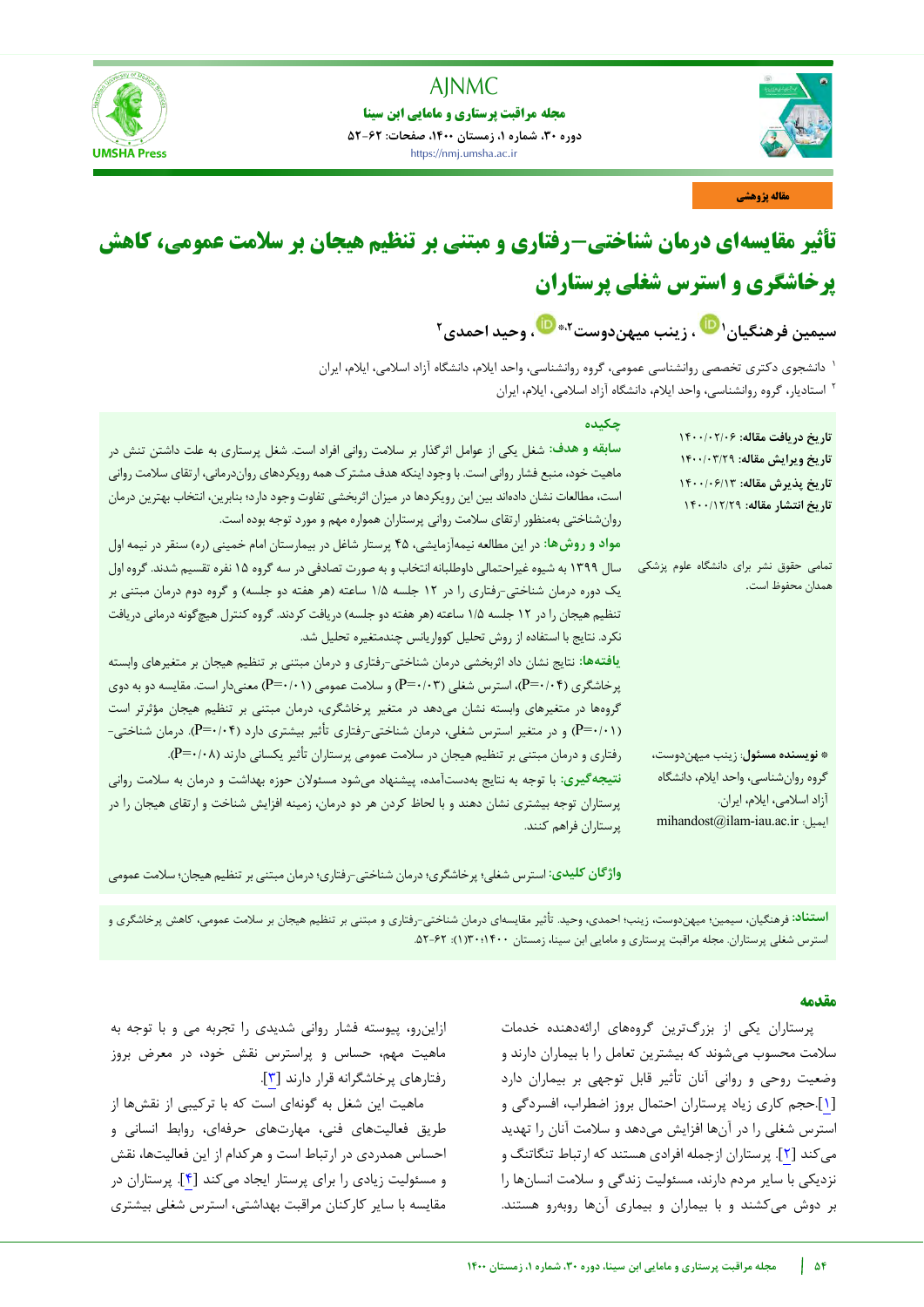را تجربه میکنند [[5](#page-9-4)]. میزان زیاد استرس در این شغل بر سالمت جسمی و روانی آنان اثر میگذارد. این استرس درنتیجه ترکیب عوامل شخصی و عوامل مربوط به محیط کار ایجاد میشود [[6](#page-9-5)]. توجه به سالمت پرستاران در تمامی ابعاد آن یکی از راههای ارتقای کیفیت مراقبت و درمان است [[7](#page-9-6)]. طبق گزارشهای سازمان نظام پرستاری، 75 درصد از پرستاران درجاتی از افسردگی و بیماریهای جسمی و روانی را دارند. کمتر میتوان پرستاری را یافت که پس از 12 سال کار، دچار ناراحتیهای فیزیولوژیکی، بیماریهای عفونی یا ناراحتیهای روحی نشده باشد؛ چراکه در طول دوره کاری، وظایفی را تقبل کردهاند که در حوزه وظایف آنها نبوده است [[8](#page-9-7)].

پرخاشگری یکی از پیچیدهترین احساسات است. رفتار پرخاشگرانه در انسان به صورت اعمال خشونتبار علیه دیگران تظاهر میکند. پرخاشگری واکنشی به محرکهای موقعیتی است که سبب بروز تغییرات فیزیولوژیکی همچون افزایش فشار خون، ضربان قلب و سطح آدرنالین میشود و مشکلات جسمی و روانی ایجاد می کند که به نوبه خود کارکرد بالینی و کیفیت مراقبت ارائهشده پرستاران را تحت تأثیر قرار میدهد [۹]. استرس شغلی پاسخهای جسمانی و هیجانی زیانآور افراد است که در شرایط یا مواقعی روی میدهد که نیازهای شغلی، تواناییها و منابع با نیازهای کارکنان تطابق نداشته باشد [[10](#page-9-9)]. سازمان بهداشت جهانی سالمتی را سالمت کامل بدنی، روانی و اجتماعی و نهفقط نداشتن بیماری یا ناتوانی تعریف میکند. همچنین سالمت عمومی را معادل تمام روشها یا تدابیری میداند که برای جلوگیری از ابتال به بیماری روانی به کار میرود [[11](#page-9-10)] . تحقیقات نشان داده است بیش از یکسوم پرستاران بهداشت روانی خوبی ندارند [[12](#page-9-11)]. حتی زمانی که اختالالتی مثل پرخاشگری و مشکالت سالمت روانی شناسایی میشود، این افراد برنامه مداخلهای الزم را دریافت نمیکنند. مطالعات نشان داد جای آموزش و مشاوره در زمینه افزایش سطح سازگاری، قدرت مقابله، افزایش اعتمادبهنفس و بهبود حمایت خانواده، همکاران و مدیریت وجود دارد [[7](#page-9-6)].

درمانهای شناختی-رفتاری شامل راهبردهایی هستند که بهمنظور تغییر تفکر، نگرش، ادراک و رفتار افراد مسئلهدار طراحی شدهاند. درمان شناختی- رفتاری اساسا رویکردی است که استفاده از آن برای درمان گروه وسیعی از اختاللهای روانی مورد توجه و حمایت نظری و تجربی فراوانی قرار گرفته است. در این رویکرد که روشهای شناختی و رفتاری در کنار هم به کار میروند، بر شناسایی باورهای نادرست، منفی و غیرمنطقی تأثیرگذار بر عواطف و رفتارهای بیماران و اصالح این باورهای زیربنایی با استفاده از فنون شناختی و رفتاری تأکید میشود. از طریق رفتاردرمانی فرد یاد میگیرد چگونه رفتارهای خود را کنترل کند، مهارتهای مقابله بهتری کسب کند و توانایی درک نتایج رفتار خود را افزایش دهد. همچنین چگونه شرایط استرسزای زندگی را با موفقیت بیشتری مدیریت کند [[13](#page-9-12)].

برنامههای درمان شناختی-رفتاری بر نوعی رفتاردرمانی مبتنی هستند که در بطن موقعیتهای رواندرمانی سنتی به وجود آمدهاند

j

و نشاندهنده عالقه فزاینده درمانگران به اصالح شناخت به عنوان عامل مؤثر بر هیجانها و رفتارهاست. هدف این شیوه آموزشی اصالح عقاید غیرمنطقی، باورهای ناکارآمد، تفسیرهای غلط، خطاهای شناختی، احساس کنترل بر زندگی، تسهیل خودگوییهای سازنده و تقویت مهارتهای مقابلهای است [[14](#page-9-13)]. در این رویکرد اساس کاهش پرخاشگری بر بازسازی شناختی و کنترل خشم استوار است [[15](#page-9-14)].

درمان شناختی-رفتاری مدیریت استرس نیز یک بسته راهبردی مرکب از عناصری از قبیل افزایش آگاهی درباره استرس، آموزش تنآرامی )Relaxation)، مراقبه )Meditation)، آموزش خودزاد )training Autogenic)، بازسازی شناختی ) Cognitive reconstruction)، آموزش مهارتهای ابرازگری، افزایش شبکه حمایت اجتماعی و مدیریت خشم (Anger management) است [[16](#page-9-15)]. تحقیقات نشان میدهد درمان شناختی-رفتاری، میزان اضطراب، استرس و پرخاشگری را کاهش میدهد [[17](#page-9-16)]. بهطور خالصه، پژوهشها نشان دادند درمان شناختی-رفتاری در افزایش سالمت روانی مؤثر است [[18](#page-9-17)].

درمان مبتنی بر تنظیم هیجان نیز فرایندی است که به تغییر در نوع، شدت، مدت یا بیان احساسات منجر میشود که باعث پرورش سطح بهینهای از تعامل با محیط میشود و در راهاندازی و حفظ رفتار انطباقی و کاهش استرس و تجربه هیجانهای منفی و رفتار ناسازگارانه اهمیت دارد. تنظیم هیجان به معنی تمام فرایندهای درونی و بیرونی است که مسئول نظارت، ارزیابی و اصالح واکنشهای هیجان هستند. راهبردهای تنظیم شناختی هیجان به دو دسته کلی، راهبردهای سازگارانه )ارزیابی مجدد مثبت، تمرکز مجدد مثبت، تمرکز مجدد بر برنامهریزی و دیدگاهگیری) و راهبردهای ناسازگارانه )مالمت خود، مالمت دیگران، پذیرش، فاجعهسازی و نشخوارگری) تقسیم میشود. تنظیم نبودن هیجان، کارکرد مؤثر شناخت را مختل میکند و این اختالل در شناخت مجدد، آشفتگی هیجانی را شدیدتر میکند. ناتوانی در کنترل هیجانات منفی ناشی از افکار و باورهای منفی درباره نگرانی و استفاده، از شیوههایی ناکارآمد مقابلهای است [[19](#page-9-18)].

در واقع تنظیم هیجان به فرایندهایی گفته میشود که از طریق آنها افراد هیجاناتشان را برای پاسخ به توقعات محیطی هوشیارانه و ناهوشیارانه تعدیل میکنند. به عبارت دیگر، تنظیم هیجان به معنای تالش افراد برای تأثیر گذاشتن روی نوع، زمان و چگونگی تجربه و بیان تغییر طول دوره یا شدت فرایندهای رفتاری و تجربی یا سمانی ج هیجانهاست و بهطور خودکار یا کنترلشده، هوشیار یا ناهوشیار و از طریق بهکارگیری راهبردهای تنظیم هیجان انجام میشود؛ راهبردهایی مانند بازارزیابی، نشخوار فکری، خوداظهاری، اجتناب و بازداری [[20](#page-9-19)]. ازآنجاکه تنظیم شناختی هیجان بخش مهمی از زندگی هر فرد را به خود اختصاص میدهد، آشفتگی در هیجان و تنظیم آن موجب اندوهگینی و حتی آسیب روانی میشود. تنظیم هیجان نقش مهمی در سازگاری انسان با وقایع استرسزای زندگی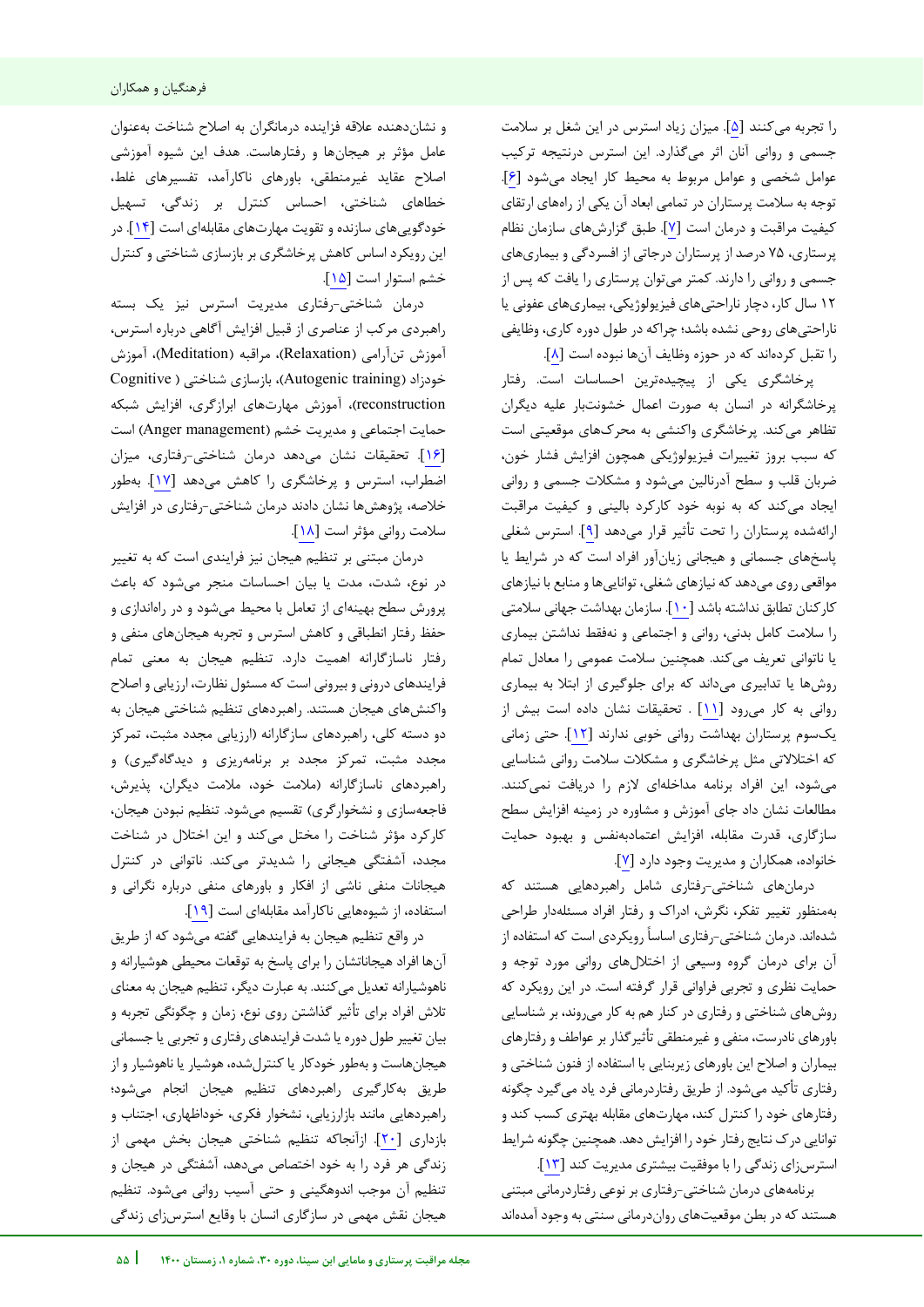دارد؛ زیرا بدون تردید در زندگی روزمره قابلیت قابل توجهی برای دشواری در تنظیم هیجانی وجود دارد و تنظیم هیجانی یکی از مهمترین تکالیف برای سالمت جسمی و روانشناختی محسوب میشود[ [21](#page-9-20)].

Szczygiet و همکاران نشان دادند ظرفیت افراد در تنظیم مؤثر هیجانها بر شادمانی روانشناختی، جسمانی و بینفردی تأثیر میگذارد [[22](#page-9-21)]. ازآنجاکه بسیاری از مشکالت موجود در بیمارستانها غیر قابل اجتناب است و هر پرستار خواه ناخواه با این استرسها روبهرو خواهد شد، راهکار مناسب این است که بتوان توان و نیروی جسم و ذهن پرستاران را افزایش داد تا آنها بتوانند در هر شرایطی تعادل خود را حفظ کنند و بهترین تصمیم را بگیرند. یکی از شیوههای مهم که سازمان میتواند از کارکنان خود حمایت کند، فراهم آوردن آموزشهای الزم است. چنانچه آموزشها برای کارکنان ضرورت داشته باشد، تنها در دسترس بودن آموزش کافی نیست، بلکه فراهم کردن تسهیالت و زمان مناسب، بهویژه ارائه آموزش روانشناختی در محیط کار بسیار مهم است. با توجه به مطالب ذکرشده و اهمیت بهداشت روانی در محیط کار، هدف این پژوهش بررسی تأثیر مقایسهای درمان شناختی-رفتاری و مبتنی بر تنظیم هیجان بر سالمت عمومی، کاهش پرخاشگری و استرس شغلی پرستاران است.

## **کار روش**

این پژوهش یک مطالعه نیمهآزمایشی بود که با بهرهگیری از طرح پیش وآزمون پسآزمون با گروه کنترل انجام شد. جامعه مطالعه حاضر را تمام کادر پرستاری )اعم از رسمی، پیمانی، قراردادی و طرحی) شاغل در شیفت صبح، عصر و شب در تمام بخشهای بیمارستان امام خمینی شهرستان سنقر و کلیایی وابسته به دانشگاه علوم پزشکی کرمانشاه در نیمه اول سال 1399 تشکیل میدادند. نمونه این پژوهش شامل 45 نفر از پرستاران شاغل در این بیمارستان بود که به روش در دسترس انتخاب شدند و به صورت تصادفی ساده در دو گروه مداخله و یک گروه کنترل )هر زیرگروه 15 نفر( قرار گرفتند. مالکهای ورود به مطالعه شامل داشتن حداقل یک سال کار بالینی، مدرک تحصیلی کارشناسی و باالتر در رشته پرستاری، مصرف نکردن داروهای مرتبط با اختالالت سایکوتیک در شش ماه گذشته، امضای فرم رضایتنامه آگاهانه کتبی و دریافت نکردن خدمات مشاوره فردی در طول شرکت در جلسات درمانی بود.

روش اجرای پژوهش بدین صورت بود که محقق پس از انجام هماهنگیهای الزم با معاونت آموزشی بیمارستان و ارائه توضیحات درباره پژوهش و نحوه اجرای آن، همکاری مسئوالن مربوطه را برای اجرای مطالعه جلب کرد. نحوه تخصیص آزمودنیها به گروههای آزمایش و کنترل به این صورت بود که پس از انتخاب 45 نفر از پرستارانژ و تقسیم آنها به سه گروه 15 نفری، برای هر گروه کدی

در نظر گرفته شد (A، B و C). هر کد در یک بسته قرار داده شد و همه کدها در یک پاکت قرار گرفتند تا به صورت تصادفی استخراج و به صورت تصادفی در گروهها جایگزین شوند (کد C گروه آزمایشی اول، کد B گروه آزمایشی دوم و کد A گزوه کنترل). پس از انتخاب نمونه و جایگزینی آزمودنیها در گروههای 15 نفره، از همه گروهها پیشآزمون با پرسشنامههای پرخاشگری، استرس شغلی و سالمت عمومی گرفته شد. سپس برای گروه اول یک دوره درمان شناختی- رفتاری در ١٢ جلسه ١/۵ ساعته (هر هفته دو جلسه) و برای گروه دوم درمان مبتنی بر تنظیم هیجان در 12 جلسه 1/5 ساعته )هر هفته دو جلسه) برگزار شد. گروه کنترل هیچ درمانی دریافت نکرد.

فنونی که در جلسههای درمانی به کار گرفته شد، شامل انواع فنون شناختی، هیجانی و رفتاری بود. این روشها متناسب با درمانجویان طراحی شد. برخی از این فنون عبارت بودند از: به چالش کشیدن عقاید غیرمنطقی، انجام دادن تکالیف شناختی، تسلط بر خویشتن، روش حل مسئله، شناخت های موقعیت استرسزا و آمادگی قبلی، آموزش فن آرامش و استفاده از نیرو و انرژی. برای گروه آزمایشی دوم درمان مبتنی بر تنظیم هیجان اجرا شد، ولی برای آزمودنیهای گروه کنترل مداخلهای ارائه نشد.

در این مطالعه مفاد مطرحشده در بیانیه هلسینکی رعایت شد که از آن جمله میتوان به توصیف اهداف پژوهش و کسب رضایت آگاهانه از واحدهای پژوهش، اختیاری بودن شرکت در پژوهش، حق خروج از مطالعه، بدون ضرر بودن مداخله، پاسخ به سؤاالت و در اختیار قرار دادن نتایج در صورت تمایل اشاره کرد [[23](#page-9-22)]. ده روز پس از اتمام جلسات درمان شناختی-رفتاری و درمان مبتنی بر تنظیم هیجان، مجددا آزمودنیهای هر سه گروه در یک جلسه با استفاده از پرسشنامههای پرخاشگری، استرس شغلی و سالمت عمومی ارزیابی شدند (مرحله پسآزمون). پس از خاتمه جلسات درمان، بهمنظور رعایت موارد اخالقی و حرفهای در پژوهش، گارگاه یک روزهای برای آزمودنیهای گروه کنترل برگزار شد. شرح مختصری از جلسات درمان شناختی-رفتاری و درمان مبتنی بر تنظیم هیجان در جدول 1 و 2 آمده است.

جدول .1 خالصه پروتکل درمان شناختی-رفتاری

جلسه اول و دوم؛ معرفی جلسات درمان شناختی-رفتاری، آشنایی اعضا با یکدیگر، آشنایی با مفاهیم رفتار و شناخت و رفتارهای آموخته شده، یادگیری زدایی رفتارها، تشریح اهمیت شناختها، باورها و نگرش و نقش آن در شخصیت و رفتار و بهبود رفتار و باورهای سازنده و مثبت و اثربخشی آن در بهبود رفتار و شکل گیری شخصیت

جلسه سوم؛ معرفی عوامل ایجادکننده خشم و پرخاشگری، آشنایی با مفهوم خشم و پرخاشگری و عوامل بهوجودآورنده آن با استفاده از دو مدل رفتاری (یادگیری اجتماعی) و شناختی (تأثیر باورها و نگرشها)، بیان مضرات فردی و اجتماعی خشم و پرخاشگری

جلسه چهارم؛ درمان شناختی-رفتاری خشم و پرخاشگری، مرور مطالب قبلی، بررسی افکار خودآیند و باورها در ایجاد رفتار نامطلوب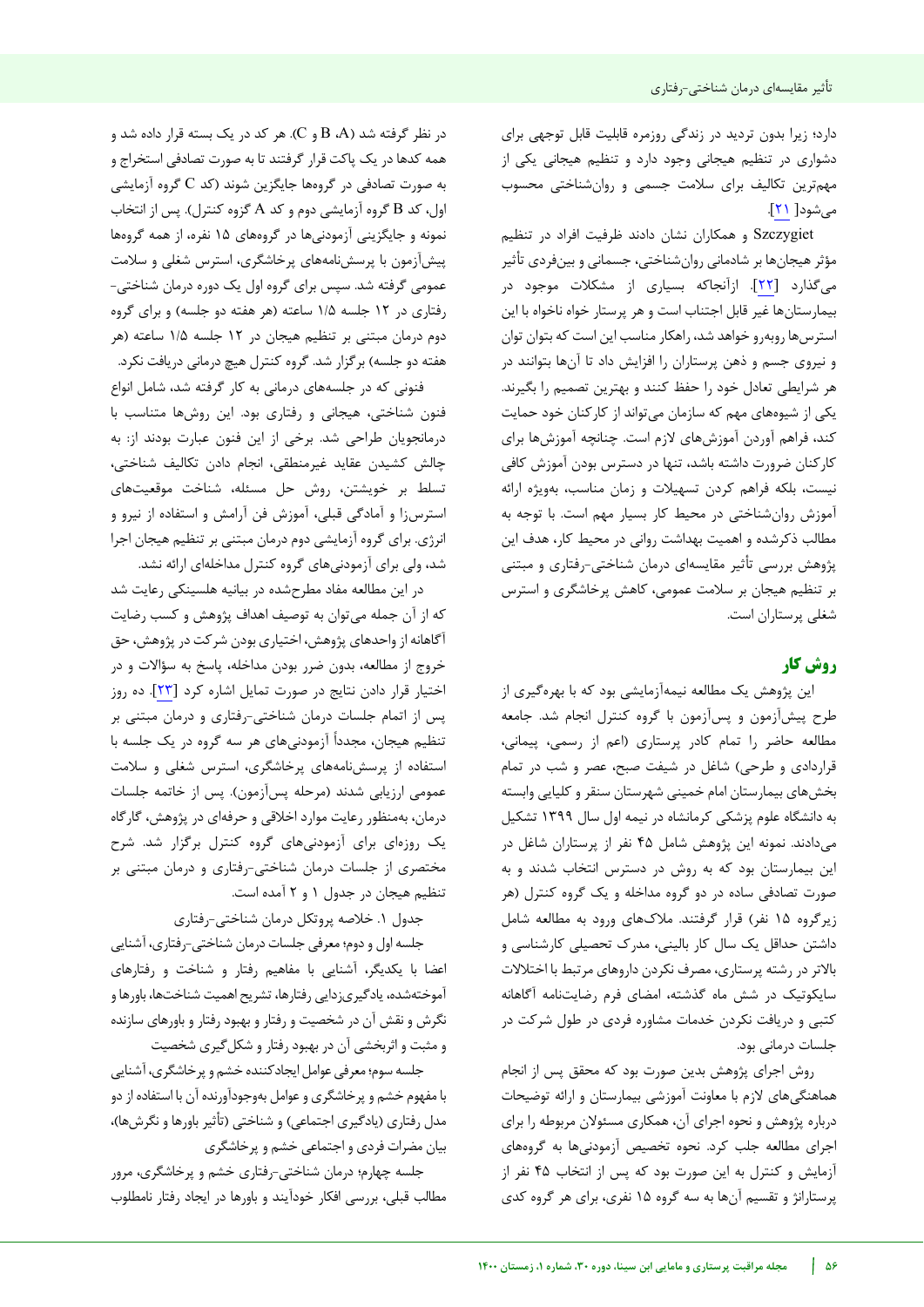| جدول ۱: مقایسه بینگروهی هریک از مؤلفهها برای بررسی درمانهای شناختی-رفتاری و درمان مبتنی بر تنظیم هیجان در مرحله پسآزمون |  |  |  |
|-------------------------------------------------------------------------------------------------------------------------|--|--|--|
|-------------------------------------------------------------------------------------------------------------------------|--|--|--|

| مجذور ضريب                       | سطح                 | $\mathbf{F}$                        | مجذور                    | درجه  | مجموع مربعات                                          |               | متغبر وابسته |          |
|----------------------------------|---------------------|-------------------------------------|--------------------------|-------|-------------------------------------------------------|---------------|--------------|----------|
| اتا                              | معنىدارى            |                                     | ميانگين                  | آزادي | نوع                                                   |               |              |          |
| .1917                            | $\cdot/\cdot\cdot$  | $T\Delta/\mathbf{f}\cdot\mathbf{V}$ | 118/015                  | ۲     | $\frac{1}{2}$                                         | فيزيكى        |              |          |
| $\cdot$ /YF)                     | $\cdot/\cdot\cdot$  | fY/Y                                | $1YY/\cdot 9Y$           | ٢     | $Tf(f)/\lambda V$                                     | كلامى         | پرخاشگری     |          |
| .19.7                            | $\cdot/\cdot\cdot$  | Yf/9f9                              | $YY/\mathcal{F} \cdot 1$ | ٢     | 160/7.7                                               | خشم           |              |          |
| $\cdot$ / $\vee$ $\vee$ $\wedge$ | $\cdot$   $\cdot$ \ | $\Delta\lambda/\Upsilon\Upsilon$    | $1YY/\cdot 51$           | ٢     | $T\Delta f/15f$                                       | خصومت         |              |          |
| .1849                            | $\cdot/\cdot\cdot$  | <b>TA/VVS</b>                       | TEVVIATF                 | ۲     | 55561647                                              | استرس شغلى    |              | بينگروهي |
| $\cdot$ /۴۳ $\cdot$              | $\cdot/\cdot\cdot$  | $17/FT\Delta$                       | 91/485                   | ٢     | 1981970                                               | وضعيت         |              |          |
| .791                             | $\cdot$   $\cdot$ \ | $T\Delta/15T$                       | 150/700                  | ٢     | $Y\Delta 1/\Delta 1$ .                                | اضطراب        | سلامت        |          |
| $\cdot$ / $\vee$ 1 $\triangle$   | $\cdot/\cdot\cdot$  | $f1/Fd\Delta$                       | 19.77.7                  | ٢     | $\mathbf{Y} \wedge \cdot \mathbf{X} \cdot \mathbf{Y}$ | روابط اجتماعي | عمومى        |          |
| .1999                            | $\cdot$   $\cdot$ \ | TY/YAA                              | <b>TYI/IAV</b>           |       | $\Delta f$                                            | افسردگی       |              |          |

پرخاشگری و چگونگی تعویض این باور با باور سازنده، چگونگی تسلط بر خویشتن با داشتن باور سازنده و رهایی از باور منفی

جلسه پنجم؛ آموزش روشهای مقابله با خشم و پرخاشگری، مرور تمرینهای در خانه، ارائه راهبرد روش پذیرش در شناخت درمانی و انجام تمرین پذیرش خود و دیگران و واقعه بهوجودآمده (در قدم اول همین گونه که هست)، سپس تمرین روش تسلط بر خویشتن

جلسه ششم؛ تمرین روشهای معرفیشده در جلسات قبل و ارائه روشهای جدید، مرور روش پذیرش، ارائه روش توقف قکر ولپی و روش حل مسئله و انجام تمرین های عملی در کلاس

جلسه هفتم؛ معرفی استرسزاها و پاسخهای استرس، آرمیدگی عضلانی تدریجی، بررسی استرس;اها، تأثیرات جسمی استرس، پیامدهای احتمالی استرس مزمن بر سلامت، آموزش آرمیدگی و اجرای تدریجی عضالنی آرمیدگی برای 16 گروه ماهیچهای

جلسه هشتم؛ تنفس، تصویرسازی، آرمیدگی عضالنی تدریجی، تفکر منفی و تحریفات شناختی، معرفی تنفس دیافراگمی با تصویرسازی، آرمیدگی عضلانی تدریجی منفعل (هیچ ماهیچهای را منقبض نمی کند، همراه با تصویرسازی مکان خاص)، تأثیر تفکر منفی بر رفتار، تمرین شناسایی افکار منفی

جلسه نهم؛ آموزش خودزاد برای سنگینی و گرما، ضربان قلب، تنفس، شکم و پیشانی، مقابله کارآمد، آموزش خودزاد و ارائه دستورالعملهای آن، بررسی تفاوت بین خودگویی منطقی و غیرمنطقی، معرفی گامهای جایگزینی افکار منطقی، ارائه تعریفی از

j

مقابله و معرفی انواع مقابله کارآمد و ناکارآمد

جلسه دهم؛ مراقبه مانترا، مدیریت خشم، مراقبه شمارش تنفس، آموزش ابرازگری، معرفی مراقبه، ارائه حالات بدنی مراقبه و اجرای مراقبه مانترا، بحث درباره مفهوم خشم، آموزش مدیریت خشم، معرفی سبکهای بینفردی، بررسی گامهای رفتار ابرازگرانه و موانع آن، حل تعارضها

جلسه یازدهم؛ تصویرسازی و مراقبه، حمایت اجتماعی و مرور و جمعبندی برنامه، مرور تمرینهای آرمیدگی، اجرای تمرین تصویرسازی صحنه ساحل و مراقبه شمارش تنفس، بحث در باره حمایت اجتماعی و فواید آن و نیز موانع آن، جمع،بندی مطالب و نظرخواهی از پرستاران

جدول ٢. خلاصه پروتکل درمان مبتنی بر تنظیم هیجان

جلسه اول؛ معرفی جلسات تنظیم هیجان، معرفی و آشنایی با اعضای گروه، بیان قواعد گروه و اهداف، معرفی دوره و ضرورت تنظیم هیجان

جلسه دوم؛ هیجان نرمال و هیجان مشکلآفرین، خودآگاهی هیجانی، آموزش و معرفی هیجان، شناسایی و نامگذاری برچسبزنی به احساسات، تمایز میان هیجانات مختلف، شناسایی هیجان در حاالت مختلف فیزیکی و روانشناختی، عوامل موفقیت در تنظیم هیجان

جلسه سوم؛ هیجانات بیماریزا و ضرورت درمان، پیامدهای شناختی واکنش هیجانی، پیامدهای فیزیولوژیک واکنشهای هیجانی، پیامدهای رفتاری واکنشهای هیجانی و رابطه این سه با هم

|  |  |  | جدول ۲: مقایسه بین گروهی متغیر پرخاشگری در پس آزمون گروه کنترل و گروه آزمایش (درمان مبتنی بر تنظیم هیجان) |
|--|--|--|-----------------------------------------------------------------------------------------------------------|
|--|--|--|-----------------------------------------------------------------------------------------------------------|

| منبع      | متغير وابسته | مجموع مربعات<br>نوع ۳ | درجه آزادی۔مجذور میانگین | F                  | سطح معنیداری       | مجذور ضريب<br>اتا |
|-----------|--------------|-----------------------|--------------------------|--------------------|--------------------|-------------------|
| بين گروهي | فيزيكى       | 1YAYYFF               | $1Y\Lambda/Y$            | $\Delta f$ . $V$ ۶ | $\cdot/\cdot\cdot$ | .1997             |
|           | كلامى        | Y551.91               | 7881.95                  | 55/100             | $\cdot/\cdot\cdot$ | .7Y5f             |
|           | خشم          | 149/۳۶۶               | 149/۳۶۶                  | F5/F9V             | $\cdot/\cdot\cdot$ | .199.             |
|           | خصومت        | <b>TAT/T94</b>        | 707/794                  | 11.154V            | $\cdot/\cdot\cdot$ | .711              |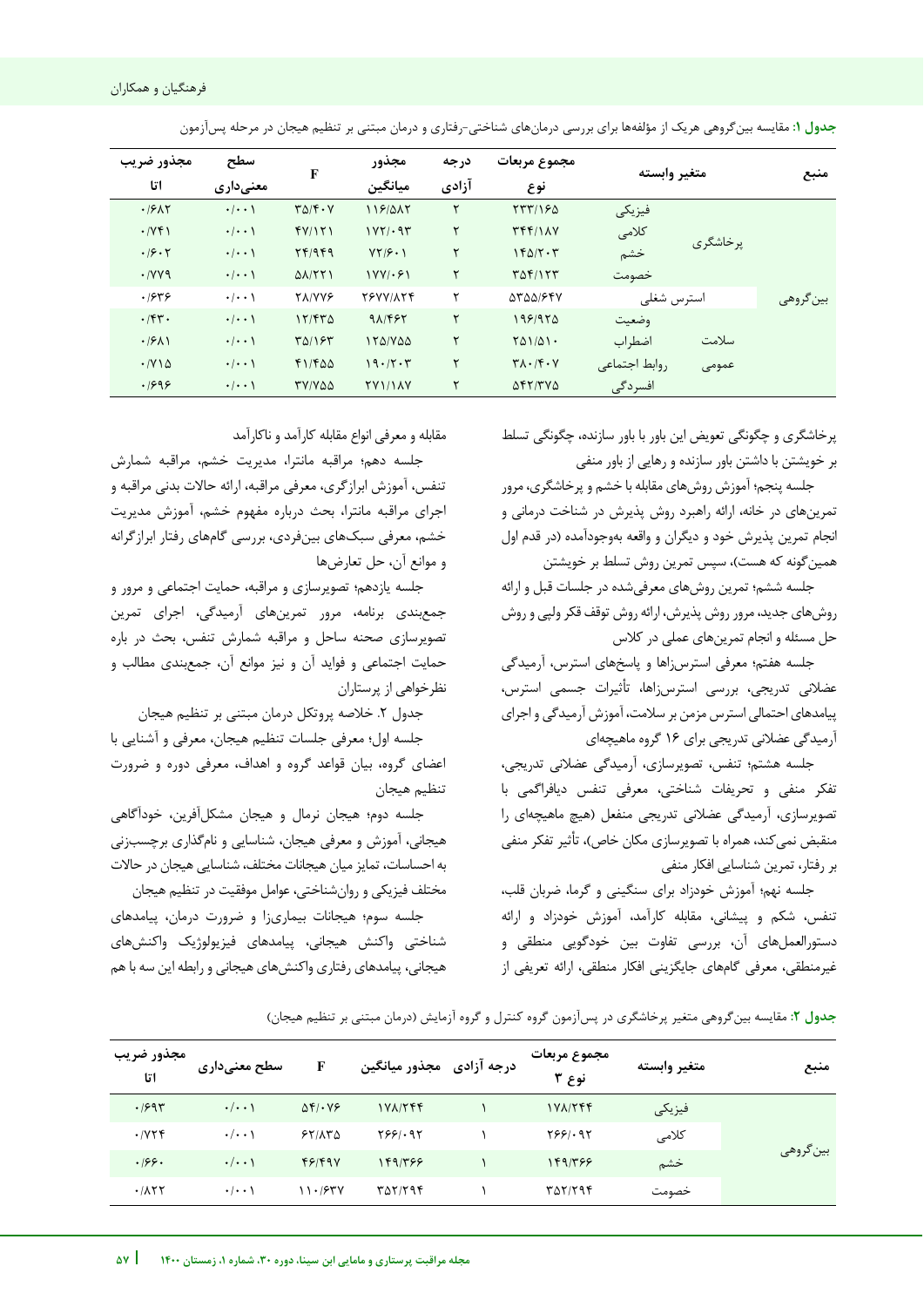جلسه چهارم؛ عالئم اختالل هیجانی و درمان مناسب و علل اختالل هیجانی، خطاهای شناختی، معرفی عالئم جسمانی، رفتاری و شناختی، ژنتیک و محیط و تأثیرپذیری افراد از این دو

جلسه پنجم؛ شاخصهای اختالل هیجانی، معرفی دو خطای شناختی رایج، معرفی هیجان و اجتناب بهعنوان شاخصهای اختالل هیجانی

جلسه ششم؛ داستان اختاللهای هیجانی، آگاهی از رابطه میان هیجان و رفتار، هیجان و فکر، شناخت و بررسی افکار اتوماتیک

جلسه هفتم؛ تفسیرها، آگاهی از رابطه میان افکار اتوماتیک، تفسیرها و رفتارها

جلسه هشتم؛ تغییر و اصالح تفاسیر، انعطافپذیری در تفسیر و در نظر گرفتن گسترهای از احتماالت

جلسه نهم؛ رفتارهای ناشی از هیجان، آگاهی از پیامدهای اجتناب هیجانی، آگاهی یافتن و کسب تجربه از هیجان یا سرکوب آن

جلسه دهم؛ رویارویی از درون، رویارویی با هیجان، هیجان با تمرکز بر احساسات جسمی، انجام مواجهه و توجه دقیق به تمام موانع یا رفتارهای اجتنابی، تفسیر مجدد، ارزیابی

جلسه یازدهم؛ فرضها و اصول و باورهای هستهای، معرفی باورهای مربوط به طردشدگی، معرفی باورهای مربوط به درماندگی، شناسایی باورهای هستهای

جلسه دوازدهم؛ تغییر باورهای هستهای، شکستن باور هستهای مشکلزا و جایگزینی باور جدید

ابزار گردآوری دادهها پرسشنامه پرخاشگری Boss و Perry، پرسشنامه استرس شغلی پرستاری و پرسشنامه سالمت عمومی گلدبرگ بود.

Boss و Perry در سال 1992 پرسشنامه 29 سؤالی پرخاشگری Boss و Perry را طراحی کردند. این پرسشنامه میزان پرخاشگری فیزیکی، کالمی، خشم و خصومت را مشخص میکند. این ابزار بر اساس مقیاس لیکرت از کامال خالف خصوصیات من است (نمره ۱) تا کاملاً گویای خصوصیات من است (نمره ۵) سنجیده میشود. مجموع امتیازات بین 29 تا 145 است که نمرات بیشتر نشاندهنده پرخاشگری بیشتر است. در ایران، سامانی )1386( با بررسی مقطعی 492 نفر از دانشجویان 18 تا 22 ساله )248 پسر و 244 دختر( دانشگاه شیراز که به روش خوشهای انتخاب شده بودند و به کمک پرسشنامه پرخاشگری باس و پری ارزیابی شدند، ضریب پایایی این پرسشنامه را به شیوه بازآزمایی 0/78 به دست آورد. همچنین همبستگی زیاد عوامل با نمره کل پرسشنامه، همبستگی ضعیف عوامل با یکدیگر و مقادیر ضریب آلفا همگی نشاندهنده کفایت و کارایی این پرسشنامه برای کاربرد پژوهشگران، متخصصان و روانشناسان در ایران است. ضریب آلفای کل نمرات پرسشنامه 0/89 بهدست آمده است.

پرسشنامه استرس شغلی پرستاری ( :Nursing stress scale

NSS )34 سؤال دارد که Taft Gary و Anderson در سال 1981 آن را طراحی کردند و میزان استرس شغلی در پرستاران را مشخص میکند. این ابزار بر اساس مقیاس 4 درجهای به صورت هرگز استرسزا نیست (۱ امتیاز) تا همیشه استرسزاست (۴ امتیاز) سنجیده میشود. مجموع امتیازات بین 34 تا 136 است که نمرات کمتر یا مساوی 68 نشاندهنده استرس کم، نمرات 69 تا 103 نشاندهنده استرس متوسط و نمرات بیشتر یا مساوی 104 نشاندهنده استرس زیاد است. این ابزار 34 عبارت دارد و در 7 حیطه رنج و مرگ بیمار (۷ عبارت)، تعارض با پزشکان (۵ عبارت)، نداشتن آمادگی کافی (۳ عبارت)، کمبود منابع حمایتی (۳ عبارت)، تعارض با پرستاران دیگر (۵ عبارت)، فشار کاری (۶ عبارت) و نداشتن اطمینان از درمان (۵ عبارت) تنظیم شده است. روایی این پرسشنامه در مطالعه سلیمی و همکاران )1396( توسط 10 نفر از استادان تأیید و برای پایایی نیز به روش آلفای کرونباخ، 95 درصد گزارش شده است.

پرسشنامه سلامت عمومی گلدبرگ (General Health GHQ :Questionnaire): این پرسشنامه را اولین بار Goldberg در سال 1972 منتشر کرد و هدف آن تمایز قائل شدن بین افراد سالم و افراد بیمار است. این پرسشنامه 28 سؤال و 4 خردهآزمون )عالئم جسمانی، عالئم اضطراب و اختالل خواب، کنش اجتماعی و علائم افسردگی) دارد که هرکدام از خردهمقیاسها ۷ سؤال دارند. مقیاس نمرهدهی در این پرسشنامه با طیف پنج درجهای لیکرت از کاملاً موافقم (نمره ۵) تا کاملاً مخالفم (نمره ۱) است. نمره کلی هر فرد از حاصلجمع نمرات چهار زیرمقیاس بهدست میآید. کم بودن نمره در این مقیاس نشاندهنده سالمت و باال بودن نمره نشانگر عدم سالمت است. نمرات 14 تا 21 در هر زیرمقیاس وخامت وضع آزمودنی را در آن عامل نشان میدهد. نمره کل 23 و بیشتر نشانگر نداشتن سالمت عمومی و نمره کمتر از 23 بیانگر سالمت روانی است.

در این پژوهش دادههای به دستآمده با استفاده از نرمافزار SPSS نسخه 24 و روش تحلیل کوواریانس چندمتغیره در سطح معنیداری 0/05 تجزیهوتحلیل شد.

درباره نحوه همگنسازی آزمودنیها در مطالعه حاضر باید گفت که افراد شرکتکننده در این مطالعه همگی از یک بیمارستان انتخاب شدند و سابقه کاری بین 3 تا 7 سال داشتند. پس از گرفتن مجوزهای الزم فهرستی از تمامی پرستاران بیمارستان امام خمینی شهرستان سنقر و کلیایی وابسته به دانشگاه علوم پزشکی کرمانشاه در اختیار محققان قرار گرفت و بر اساس مالکهای ورود و خروج، 90 نفر بهطور تصادفی انتخاب شدند. سپس برای شرکت در مطالعه با آنها تماس گرفته شد. در مرحله بعد غربالگری و همگنسازی انجام شد؛ به این صورت که پرسشنامه استرس در اختیار همه پرستارانی قرار گرفت که حاضر به شرکت در مطالعه شدند )به صورت مراجعه حضوری محققان به درب منازل آنها). پس از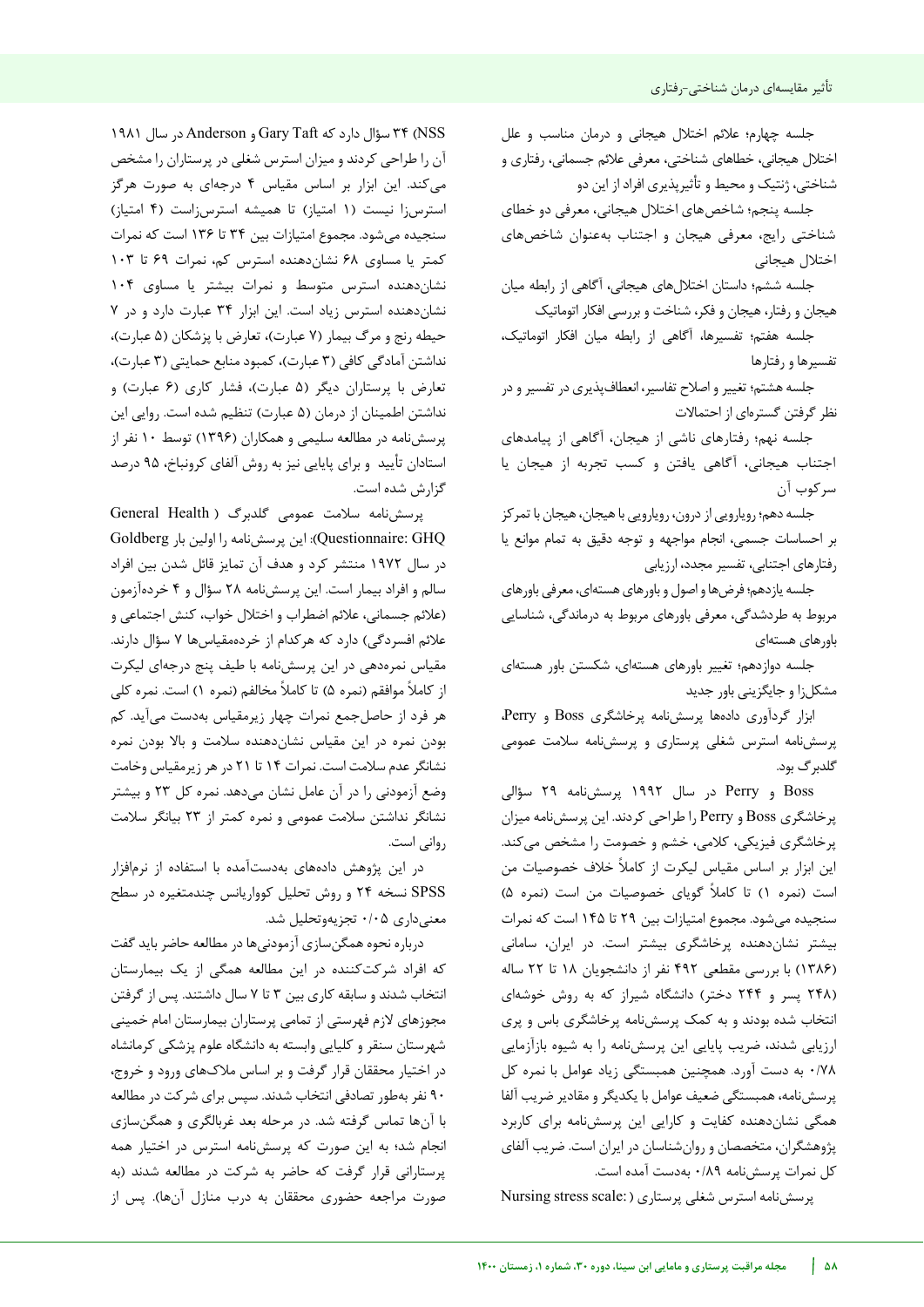پاسخگویی پرستاران به سؤاالت پرسشنامه، نمرات آنها تجزیهوتحلیل شد. درنهایت از بین پرستارانی که حاضر به پر کردن سؤاالت پرسشنامه استرس شدند، 45 نفر با استرس زیاد )افرادی که نمره آنها در مقیاس استرس، یک انحراف معیار بیشتر از میانگین یا نقطه برش ۱۰ بود) شناسایی و به صورت تصادفی در گروههای آزمایش و گواه گمارده شدند.

## **نتایج**

اطالعات جمعیتشناسی مربوط به گروههای آزمایش و کنترل نشان داد 4 نفر از پرستاران گروه درمان شناختی-رفتاری را مردان و 11 نفر را زنان و در گروه درمان مبتنی بر تنظیم هیجان، 8 نفر از پرستاران را مردان و 7 نفر را زنان تشکیل میدهند. در گروه کنترل، 6 نفر مرد و 9 نفر را زن بودند. میانگین سابقه کاری مردان 11/61 سال و زنان 7/85 سال بود. 14 نفر از افراد شرکتکننده مجرد و 31 نفر متأهل بودند. نتایج آزمون لوین نشان داد سطح معنیداری همه متغیرها بیشتر از 0/05 است؛ لذا مفروضه یکسانی واریانسها برقرار است. با توجه به محقق شدن پیشفرضهای مربوط به تحلیل کوواریانس، برای بررسی مقایسهای اثربخشی دو روش مداخله، آزمون تحلیل کوواریانس چندمتغیره انجام شد که

نتایج آن در جدول 3 آورده شده است.

 جدولدر 4 مشاهده میشود در تمام مؤلفههای پرخاشگری، استرس شغلی و سالمت عمومی بین گروههای درمان شناختی- رفتاری، درمان مبتنی بر تنظیم هیجان و گروه کنترل تفاوت معنیداری وجود دارد؛ لذا با توجه به یافتههای توصیفی میتوان گفت که دو درمان شناختی-رفتاری و درمان مبتنی بـر تنظیم هیجان بهطورکلی تأثیر معنیداری بر پـرخاشگـری، استـرس شغلی و سـالمت عمومی پـرستاران داشته است.

با توجه به یافتههای تحقیق، هر دو درمان شناختی رفتاری و - درمان مبتنی بر تنظیم هیجان بر کاهش پرخاشگری، استرس شغلی و سلامت عمومی پرستاران مؤثر هستند. مقایسه دوبهدوی گروهها در متغیرهای وابسته نشان میدهد درمان مبتنی بر تنظیم هیجان نسبت به درمان شناختی-رفتاری تأثیر بیشتری بر پرخاشگری دارد. در زمینه استرس شغلی، اثربخشی درمان شناختی تر رفتاری بیش- از درمان مبتنی بر تنظیم هیجان است. در زمینه متغیر وابسته سالمت عمومی میتوان استنباط کرد که دو درمان شناختی- رفتاری و درمان مبتنی بر تنظیم هیجان تأثیر تقریبا یکسانی بر بهبود سالمت عمومی شرکتکنندگان داشتهاند. نتایج در جداول 2 و 3 و4 نشان داده شده است.

 **جدول :3** آزمون کوواریانس برای تعیین تأثیر درمان شناختی-رفتاری بر استرس شغلی

| مجذور ضريب اتا | سطح معنیداری        | F                    | مجذور ميانگين | درجه آزادی | مجموع مربعات نوع ۳ | منبع             |
|----------------|---------------------|----------------------|---------------|------------|--------------------|------------------|
| .749           | $\cdot$ / $\cdot$ \ | 15/5V                | YYYYYY.       |            | 15Yf/YV            | ا پیشازمون استرس |
| .775           | $\cdot$ / $\cdot$ \ | $V \cdot 19\Delta r$ | Y199/177      |            | Y199/177           | بينگروهي         |
|                |                     |                      | 1.1/107       | ۲۷         | YYf9/99Y           | خطا              |
|                |                     |                      |               | ٣٠         | rrr9.9/            | مجموع            |

 **جدول :4** آزمون کوواریانس چندمتغیره برای بررسی تأثیر درمان مبتنی بر تنظیم هیجان بر سالمت عمومی

| اثر                                |                   | ارزش                        | F              | درجه آزادی<br>فرضيه | درجه آزادی<br>خطا      | سطح معنیداری        | مجذور ضريب<br>اتا           |
|------------------------------------|-------------------|-----------------------------|----------------|---------------------|------------------------|---------------------|-----------------------------|
|                                    | اثر پيلايي        | $\cdot/\lambda \cdot \cdot$ | $Y \cdot 1960$ | $f$                 | $\tau$ )/ $\cdots$     | $\cdot$ / $\cdot$ ) | $\cdot/\lambda \cdot \cdot$ |
| گروه درمان مبتنی بر<br>تنظيم هيجان | لامبداي ويكز      | $\cdot$ /۲ $\cdot$          | $Y \cdot 1960$ | $f/\cdots$          | $\frac{1}{1}$          | $\cdot$ / $\cdot$ \ | $\cdot/\lambda \cdot \cdot$ |
|                                    | اثر هاتلينگ       | $\mathbf{r}/99.$            | $Y \cdot 1960$ | $f$                 | $\frac{1}{1}$          | $\cdots$            | $\cdot/\lambda \cdot \cdot$ |
|                                    | بزرگترین ریشه روی | $\Gamma/99.$                | $Y \cdot 1960$ | $f$                 | $\frac{1}{1}$          | $\cdot$ / $\cdot$ ) | $\cdot/\lambda \cdot \cdot$ |
|                                    | اثر پيلايي        | .785                        | <b>TA/FQQ</b>  | $f/\cdots$          | $\Upsilon$             | $\cdot$ / $\cdot$ \ | .711                        |
| گروه درمان<br>شناختى_رفتارى        | لامبداي ويكز      | .1109.                      | 71/400         | $f/\cdots$          | $Y \setminus / \cdots$ | $\cdot$ / $\cdot$ \ | .711                        |
|                                    | اثر هاتلينگ       | $\Delta$ /۴۲.               | <b>TA/FQQ</b>  | $f/\cdots$          | $Y \setminus / \cdots$ | $\cdot$ / $\cdot$ \ | .785                        |
|                                    | بزرگترين ريشه روي | $\Delta$ /۴۲.               | 71/400         | $f/\cdots$          | $Y \setminus / \cdots$ | $\cdot$ / $\cdot$ ) | .785                        |

## **بحث**

j

مطالعهای یافت نشد که نتایج آن به صورت مستقیم در راستای یافتههای مطالعه حاضر باشد. اثربخشی دو درمان در مؤلفههای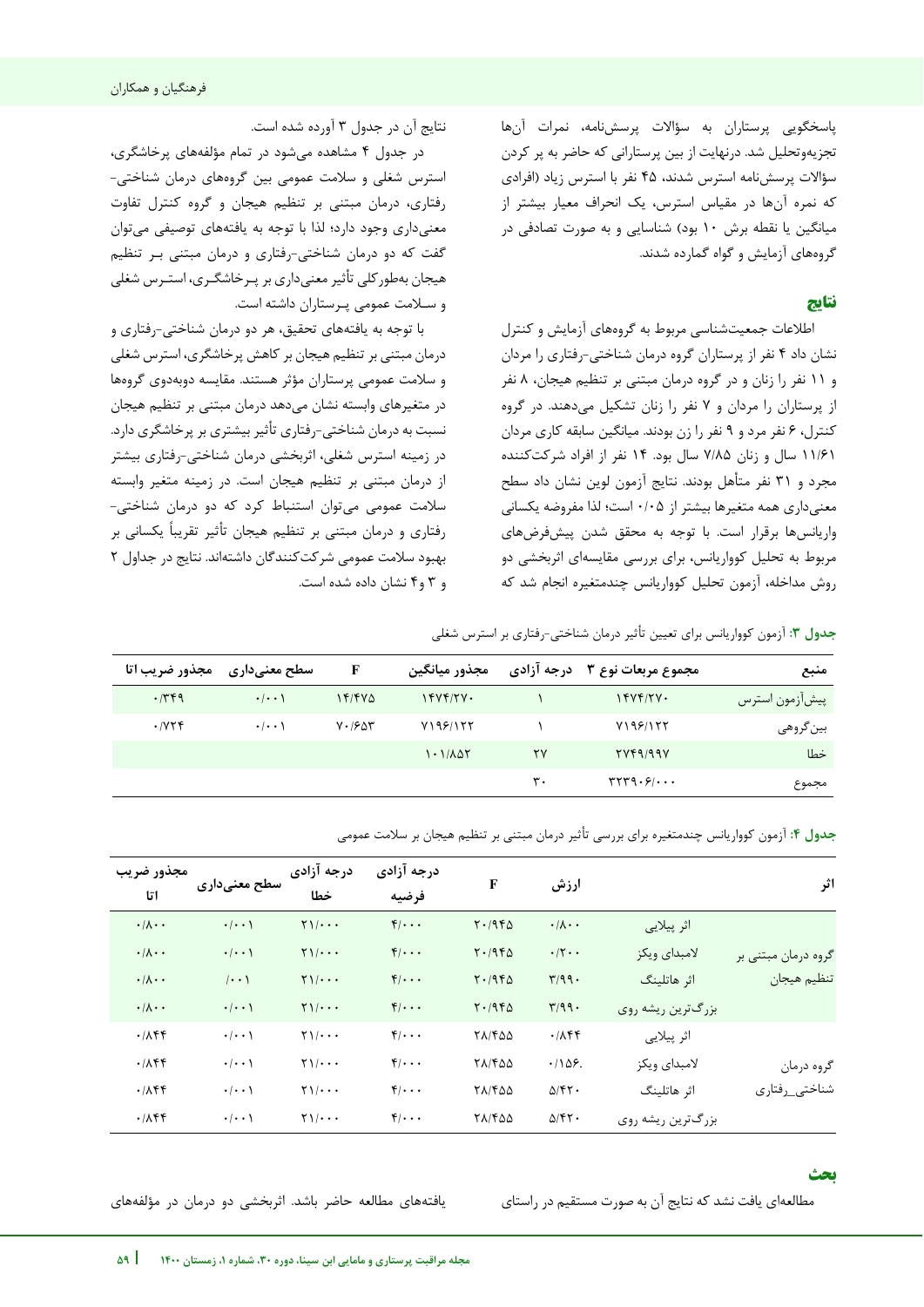پرخاشگری، استرس شغلی و سالمت عمومی پرستاران نشان میدهد درمان مبتنی بر تنظیم هیجان تأثیر بیشتری نسبت به -درمان شناختی رفتاری بر پرخاشگری پرستاران داشت که همسو با مطالعات برجعلی و همکارن [[20](#page-9-19)]، محبوبی و همکاران [[24](#page-9-23)] و اعظمی و همکاران [[23](#page-9-22)]، Klemanski و همکاران [[25](#page-9-24)] و Donahue و همکاران [[26](#page-9-25)] است. همچنین یافتهها نشان داد در زمینه استرس شغلی، اثربخشی درمان شناختی-رفتاری بیشتر از درمان تنظیم هیجان است که با مطالعات سلیمی و همکاران [[27](#page-9-26)]، و Mok ،[[29](#page-9-28)] Lalitha و Sailaxmi ،[[28](#page-9-27)] Balani و Tiwari همکاران [[30](#page-9-29)] هماهنگ است. در زمینه متغیر وابسته سالمت عمومی، یافتهها نشان دادند هر دو درمان شناختی-رفتاری و درمان مبتنی بر تنظیم هیجان تأثیر تقریبا یکسانی بر بهبود سالمت عمومی دارد که با مطالعات Berking و همکاران [[31](#page-9-30)] هماهنگ است.

با توجه به اینکه این تحقیق فقط روی پرستاران انجام شده است، در تعمیمپذیری نتایج بر سایر مشاغل محدودیتهایی دارد. در پژوهش حاضر برای جمعآوری اطلاعات از پرسشنامه استفاده شد. روشهای دیگر مانند مصاحبه و مشاهده ممکن است نتایج متفاوتی را نشان دهد. وضعیت روحی و عاطفی پرستاران و خستگی آنها نیز ممکن است بر نوع پاسخهایی که دادهاند، تأثیر بگذارد. صرف نظر از این محدودیتها، این پژوهش توانست اثربخشی درمان شناختی-رفتاری و درمان مبتنی بر تنظیم هیجان را بر کاهش پرخاشگری، استرس شغلی و سلامت عمومی پرستاران روشن سازد.

یافتههای این تحقیق میتواند راهگشایی در راستای برنامهریزی برای برطرف کردن مشکلات روانشناختی پرستاران و ارتقای سلامت روانی آنها باشد. ازآنجاکه مشکلات محیط کار پرستاران باعث کاهش کیفیت مراقبتهای پرستاری، افزایش هزینههای درمانی کارکنان و افزایش غیبت از کار می شود و با توجه به اینکه آموزش راهکارهای مؤثر روانشناختی، پرخاشگری و استرس محیط کار را کاهش و سلامتی پرستاران را ارتقا میدهد، مدیران و مسئولان پرستاری می توانند نسبت به برگزاری دورههای آموزش درمانهای روانشناسی در محیطهای کاری اقدام کنند و از این طریق کیفیت مراقبتهای درمانی و به دنبال آن، افزایش رضایت مددجویان و بهبود کیفیت نظام سلامت را مشاهدهگر خواهیم بود.

## **نتیجهگیری**

در تبیین نتایج به دست آمده می توان گفت که درمان مبتنی بر تنظیم هیجان با افزایش کنترل هیجانی در فرد سبب کاهش بروز پرخاشگری و مؤلفههای پرخاشگری فیزیکی، کالمی، خشم و خصومت میشود. این درمان به دنبال استفاده از راهکارهای سازگارانهای است که فرد هنگام تجربه هیجانی و پاسخ به حاالت

هیجانی از خود بروز میدهد. در زمینه مکانیسم تأثیرگذاری تنظیم هیجان بر پرخاشگری میتوان چنین مفهومسازی کرد که توانایی تنظیم هیجانات بهعنوان بخش جداییناپذیر رشد بهنجار موجب تعامل بینفردی مؤثر، تصمیمگیری و رفتارهای سازگارانه میشود. داشتن توانایی تنظیم هیجانها، اثری قوی در توانایی خودتنظیمی افراد دارد. خودتنظیمی به تمام فرایندهای روانی اشاره دارد که افراد باید برای کارکرد انطباقی انجام دهند؛ بنابراین، تنظیم هیجان از طریق افزایش خودتنظیمی بر کنترل خشم و پرخاشگری تأثیر میگذارد.

در ادامه تبیین نتایج میتوان گفت که درمان شناختی- رفتاری بر میزان استرس شغلی پرستاران مؤثر است. این یافته بدین معنی است که اجرای روشهای درمان شناختی رفتاری - باعث کاهش میزان استرس شده است. یکی از منابع مهم استرس در افراد، نداشتن شناخت دقیق از موقعیتهای استرسiا و نداشتن کنترل بر این منابع است. ازآنجاکه یکی از موارد مطرحشده در کالسهای آموزش درمان شناختی رفتاری، عالوه - بر اصالح شیوههای شناختی، معرفی موقعیتهای استرسزا و شناسایی عوامل تنشزا از نظر مدت، شدت، قابلیت پیشبینی، درجه فقدان کنترل و شروع ناگهانی است، بهدستآوردن آمادگی الزم برای اینگونه موقعیتها، سازگاری و مقابله منطقی با هرگونه مشکل یا کمبودهای احتمالی، همچنین داشتن آمادگی و پاسخدهی مناسب باعث کاهش استرس میشود.

در این پژوهش اثربخشی دو درمان شناختی-رفتاری و درمان مبتنی بر تنظیم هیجان بر سالمت عمومی پرستاران یکسان بوده است؛ یعنی بین این دو روش درمانی در اثربخشی بر متغیر سالمت عمومی تفاوت معنیداری مشاهده نشد. در حقیقت، در درمان مبتنی بر تنظیم هیجان، با استفاده از راهکارهای سازگارانه تنظیم-شناختی رفتاری، فرد با تغییر باورهای نادرست خود و در درمان هیجان به نتایج مثبتی دست مییابد که باعث بهبود وضعیت جسمی و روانشناختی نظیر کاهش اضطراب و افسردگی میشود، روابط اجتماعی را با سایر افراد در محیط کار بهبود میدهد و در کل وضعیت سلامت عمومی فرد را ارتقا می دهد.

## **تشکر و قدردانی**

این مطالعه از رساله دکتری تخصصی روانشناسی عمومی دانشگاه آزاد واحد ایلام گرفته شده است و از دانشگاه علوم پزشکی ایلام کد اخلاق .1399.204REC.MEDILAM.IR دارد. از مساعدتهای تمامی عوامل بهویژه مسئولان دانشگاه و پرستاران بیمارستان امام خمینی (ره) شهرستان سنقر تشکر و قدردانی میشود.

### **تضاد منافع**

نویسندگان اعلام می دارند در این مقاله تضاد منافعی وجود ندارد.

## **یاخالق مالحظات**

پژوهش حاضر توسط کمیته اخالق دانشگاه آزاد واحد ایالم با شناسه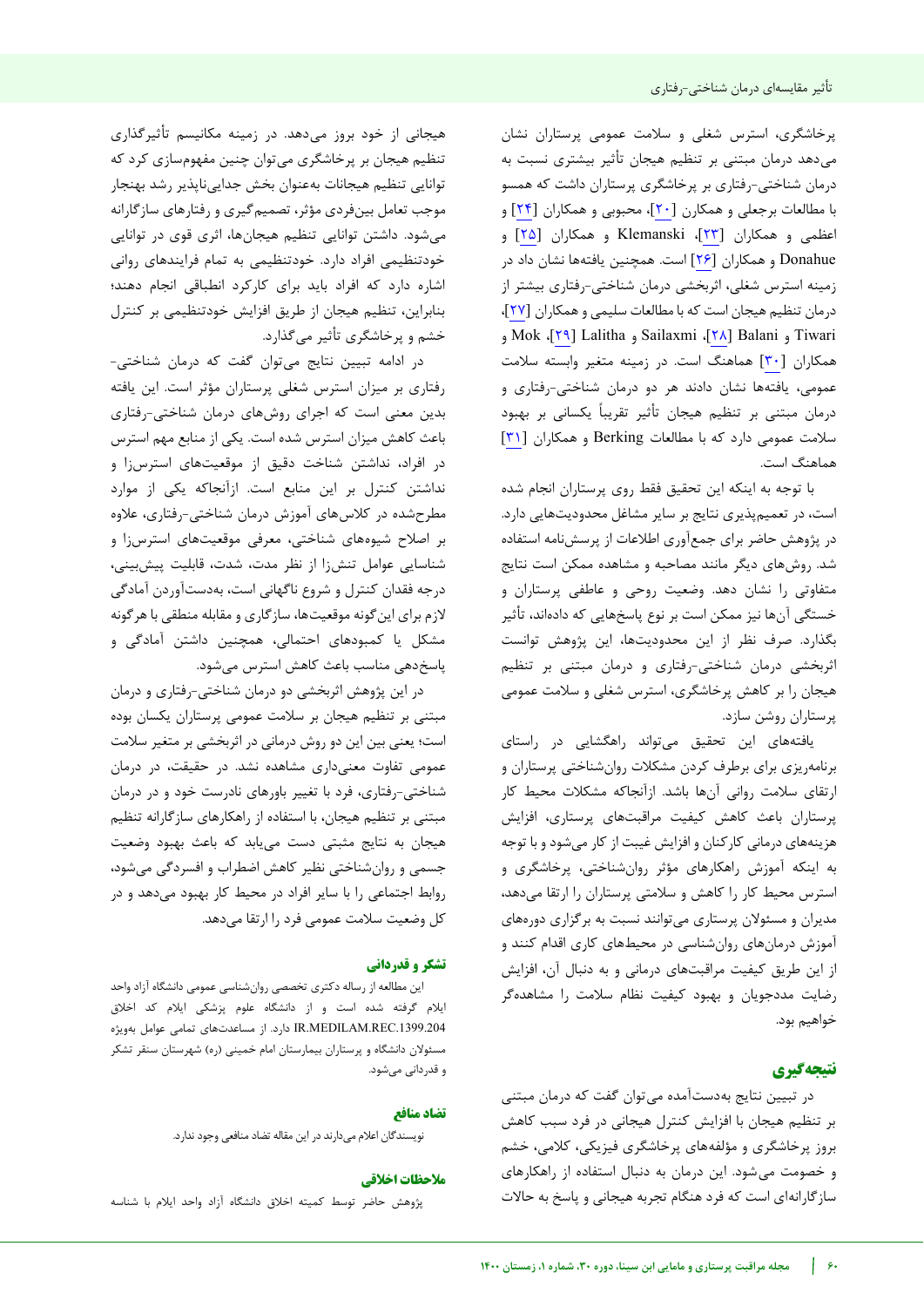فرهنگیان و همکاران

همچنین نگارش مقاله همکاری داشته اند.

#### **حمایت مالی**

این مقاله را نویسندگان تأمین مالی کردهاند.

## **REFERENCES**

- <span id="page-9-0"></span>1. Kaur D, Sambasivan M, Kumar N. Impact of emotional intelligence and spiritual intelligence on the caring behavior of nurses: a dimension – level exploratory study among public hospital in Malaysia. *Appl Nurs Ress*. 2015;28(4):293-298. PMID: [10.1016/j.apnr.2015.01.006](https://doi.org/10.1016/j.apnr.2015.01.006)
- <span id="page-9-1"></span>2. Noben C, Smit F, Nieuwenhuijsen K, Ketelaar S, Gartner F, Boon B, Sluiter J, Evers S. Comparative cost– effectiveness of two interventions to promote work functioning by targeting mental health complaints among nurses: pragmatic cluster randomized trial. *Int J Nurs Stud*. 2014;**51**(10):1321-1331. [PMID: 24598375](https://pubmed.ncbi.nlm.nih.gov/24598375/) [DOI:](https://doi.org/10.1016/j.ijnurstu.2014.01.017)  [10.1016/j.ijnurstu.2014.01.017](https://doi.org/10.1016/j.ijnurstu.2014.01.017)
- <span id="page-9-2"></span>3. Boustanipour L, Saberi H, Soheili A. Prediction of level of aggression and interpersonal problems in nurses based on their occupational stress. *The J Urmia Nurs Midwifery Fac*. 2017;**15**(6):478-487.
- <span id="page-9-3"></span>4. KarkarA,DammangML, Bouhaha BM. Stress and burnout among hemodialysis nurses: a single center, prospective survey study. *Saudi J Kidney Dis Transp1*. 2015;**26**(1):12- 18[. PMID: 25579710](https://pubmed.ncbi.nlm.nih.gov/25579710/) [DOI: 10.4103/1319-2442.148712](https://doi.org/10.4103/1319-2442.148712)
- <span id="page-9-4"></span>Dagget T, Molla A, Belachew T. Job related stress among nurses working in Jimma Zone public hospitals, South West Ethiopia: a cross sectional study. *BMC Nurs*. 2016;**15**(1):39-45. [PMID: 27313502](https://pubmed.ncbi.nlm.nih.gov/27313502/#:~:text=Results%3A%20A%20total%20of%20341,level%20of%2058.46%20%C2%B1%2012.62.) [DOI:](https://doi.org/10.1186/s12912-016-0158-2)  [10.1186/s12912-016-0158-2](https://doi.org/10.1186/s12912-016-0158-2)
- <span id="page-9-5"></span>6. Alizadeh A, Kazemigalogahi M, Jamali Z, Barati M, Azizi M. The role of Emotional Regulation and spirituality on Occupational stress in Military Nurses. *J Nurse and Physician within war*. 2014;2(2):17-22.
- <span id="page-9-6"></span>7. Rafii F, Sajadi Hezaveh M, Seyed Fatemi N, Rezaei M. Concept analysis of social support of new graduate nurses in the workplace: a hybrid model. *Iran J Nurs*. 2014;**26**(86):71-89.
- <span id="page-9-7"></span>8. Matourypour P, Ghaedi Heydari F, Bagheri I, Mmarian R. The effect of progressive muscle relaxation on the occupational stress of nurses in critical units. *Hakim Jorjani J*. 2012;**1**(1):9-15.
- <span id="page-9-8"></span>9. Hosseini SF, Sltani F. The relationship of social support with aggression and hopelessness in nurses. *Iran J Nurs Res*. 2018;**13**(2). [DOI: 10.21859/ijnr-130210](https://dx.doi.org/10.21859/ijnr-130210)
- <span id="page-9-9"></span>10. Hayes B, Douglas C, Bonner A. Work environment, job satisfaction, stress and burnout among haemodialysis nurses. *J Nurs Manag*. 2015;**23**(5):588-598. [PMID:](https://pubmed.ncbi.nlm.nih.gov/24372699/)  [24372699](https://pubmed.ncbi.nlm.nih.gov/24372699/) [DOI: 10.1111/jonm.12184](https://doi.org/10.1111/jonm.12184)
- <span id="page-9-10"></span>11. Yazdi Feyzabadi V, Seyfanddini R, Ghandi M, Mehrolhassani MH. The world health organization's definition of health: a short review of critiques and necessity of a shifting paradigm. *Iran J Epidemiology*. 2018;**13**(5):155-165.
- <span id="page-9-11"></span>12. Ghani K, Rahimi A. The relationship between mental health and job burn out in employees of office of ministry. *J Ind Organ Psychol Stud*. 2014;**19**(3):55-67.
- <span id="page-9-12"></span>13. Khodayari Fard M, Sabzfroosh N, Ghobari Bonab B, Gholamali Lavasani M. The Effectiveness of Group Counseling with Cognitive – Behavioral and Schema Therapy approaches on Attachment Styles. *J Psychol Stud*. 2017;**13**(1):63-82. [DOI: 10.22051/PSY.2017.11063.1199](https://dx.doi.org/10.22051/psy.2017.11063.1199)
- <span id="page-9-13"></span>14. Vasa RA, Roy AK. Pediatric Anxiety Disorders: A Clinical Guide: Springer Science and Business Medi; 2014.
- <span id="page-9-14"></span>15. Novaco RW. Reducing anger related offending: What works. In L. Craig L. Dixon & T, Gannon EDs). What works in offender rehabilitation: An evidence – based approach to assessment and treatment. Chichester, UK: john Wiley & Sons; 2013.
- <span id="page-9-15"></span>16. Shahkarami M, Zahrakar K, Moradizadeh S, Davarniya R, Shakarami M. The effectiveness of group - based cognitive – behavioral stress management in improving

.1399.204REC.MEDILAM.IR تایید شده است.

 **سهم نو سندگانی**

همه نویسندگان در طراحی، اجرا و بررسی و جمع بندی نتایج پژوهش و

life quality in wives of addicts undergoing treatment with methadone. *J Of Health Res In Community*. 2015;**1**(2):78-87.

- <span id="page-9-16"></span>17. Hamid N, Saatchi L, Mehrabizade Honarmand M. Effect of cognitive –behavioral therapy on pain intensity and mental health in chronic low back pain patients referred to specialist clinician Tehran. *J Clin Psychol*. 2012;**10**(3):95-113.
- <span id="page-9-17"></span>18. Safarnejad F, Ho–Abdullah I, Mat Axal N. A cognitive study of happiness metaphors in Persian and English. *Procedia Soc Behav Sci*. 2014;**14**(5):110-118. [DOI:10.1016/j.sbspro.2014.02.015](http://dx.doi.org/10.1016/j.sbspro.2014.02.015)
- <span id="page-9-18"></span>19. Azimi M, Moradi A, Hasani J. Effectiveness of cognitive behavioral therapy (face to face and internet – based) on emotional regulation strategies of individuals with comorbidity of insomnia and depression. J Health comorbidity of insomnia and depression. *Psychol*. 2017;**11**(1):49-61. [DOI: 10.29252/rph.11.1.49.](http://dx.doi.org/10.29252/rph.11.1.49)
- <span id="page-9-19"></span>20. Borjali A, Aazami Y, Chopan H, Arab Quhistani D. Effectiveness of emotion regulation strategies for aggression control based on gross model in substance abusers. *J Rehabil Nurs*. 2015;**2**(1):53 -65.
- <span id="page-9-20"></span>21. Mami SH, Sharifi M, Heidaryan F, Almasi F, Yarahmadi H, Zandifar H, Bastami M. Predict job performance based on difficulties in regulating emotions and practices to deal with stressors in a military hospital medical staff. *J Nur Phys Wi War*. 2017;**4**(13): 178-186.
- <span id="page-9-21"></span>22. Szczygiet D, Buczny J, Bazinska R. Emotion regulation and emotional information processing: The moderating effect of emotional awareness. *J Pers Indiv Differ*. 2012;**52** (3):433-7[. DOI: 10.1016/j.paid.2011.11.005](https://doi.org/10.1016/j.paid.2014.06.009)
- <span id="page-9-22"></span>23. Aazami Y, Sohrabi F, Borjali A, Chopan H. The effectiveness of teaching emotion regulation based on Gross model in reducing impulsivity in drug – dependent people. *Etiadpajohi*. 2014;**8**(30):141-127.
- <span id="page-9-23"></span>24. Mahboobi T, Karimi S, Zare H. The effectiveness of emotional self–control training in reducing the physical aggression of payame noor university students. *J Inst Eval*. 2018;**11**(41):99-114.
- <span id="page-9-24"></span>25. Klemanski HD, Curtiss J, MCLaughlin KA, Nolen –<br>Hoeksema S. Emotion regulation and the regulation and the transdiagnostic role of repetitive negative thinking in adolescents with social anxiety and depression. *Cognit Ther Res*. 2017;**41**(2):b206-19. [PMID: 28579659](https://pubmed.ncbi.nlm.nih.gov/28579659/) [DOI:](https://doi.org/10.1007/s10608-016-9817-6)  [10.1007/s10608-016-9817-6](https://doi.org/10.1007/s10608-016-9817-6)
- <span id="page-9-25"></span>26. Donahue JJ, Goranson AC, McClure KS, Van Male LM. Emotion dysregulation, negative affect, and aggression: A moderated, multiple mediator analysis. *Pers Individ Differ*. 2014; **70**:23-28. [DOI: 10.1016/j.paid.2014.06.009](https://doi.org/10.1016/j.paid.2014.06.009)
- <span id="page-9-26"></span>27. Salimi A, Bakhtiari Said B, Moghim F, Shakarami M, Dovarniya R. Efficacy of cognitive behavioral stress management therapy on job stress in nursing staff in intensive care unites. *Zanco J*. 2017;**18**(57):4457.
- <span id="page-9-27"></span>28. Tiwari A, Balani S. The effect of intervention program to reduce stress in women employees. *IOSR – JHSS*. 2013;**9**(4):27-30.
- <span id="page-9-28"></span>29. Sailaxmi G, Lalitha K. Impact of a stress management program on stress perception of nurses working with psychiatric patients. *Asian J Psychiatr*. 2015;**14**:42-45. [PMID: 25703040](https://pubmed.ncbi.nlm.nih.gov/25703040/#:~:text=RM%20ANOVA%20with%20spss%2016,impacted%20on%20nurses) [DOI: 10.1016/j.ajp.2015.01.002](https://doi.org/10.1016/j.ajp.2015.01.002)
- <span id="page-9-29"></span>30. Mok AL, Chau JP, Chan DW, Ip WY. The effectiveness of cognitive behavioral interventions in reducing stress among nurses working in hospital: a systematic review protocol. *JBI Evid Synth*. 2014;**12**(7):12-23.
- <span id="page-9-30"></span>31. Berking, M, Ebert D, Cuijpers P, Hofmann SG. Emotion regulation skills training enhances the efficacy of inpatient cognitive behavioral therapy for major depressive disorder: a randomized controlled trial. *Psychother Psychosom*

j